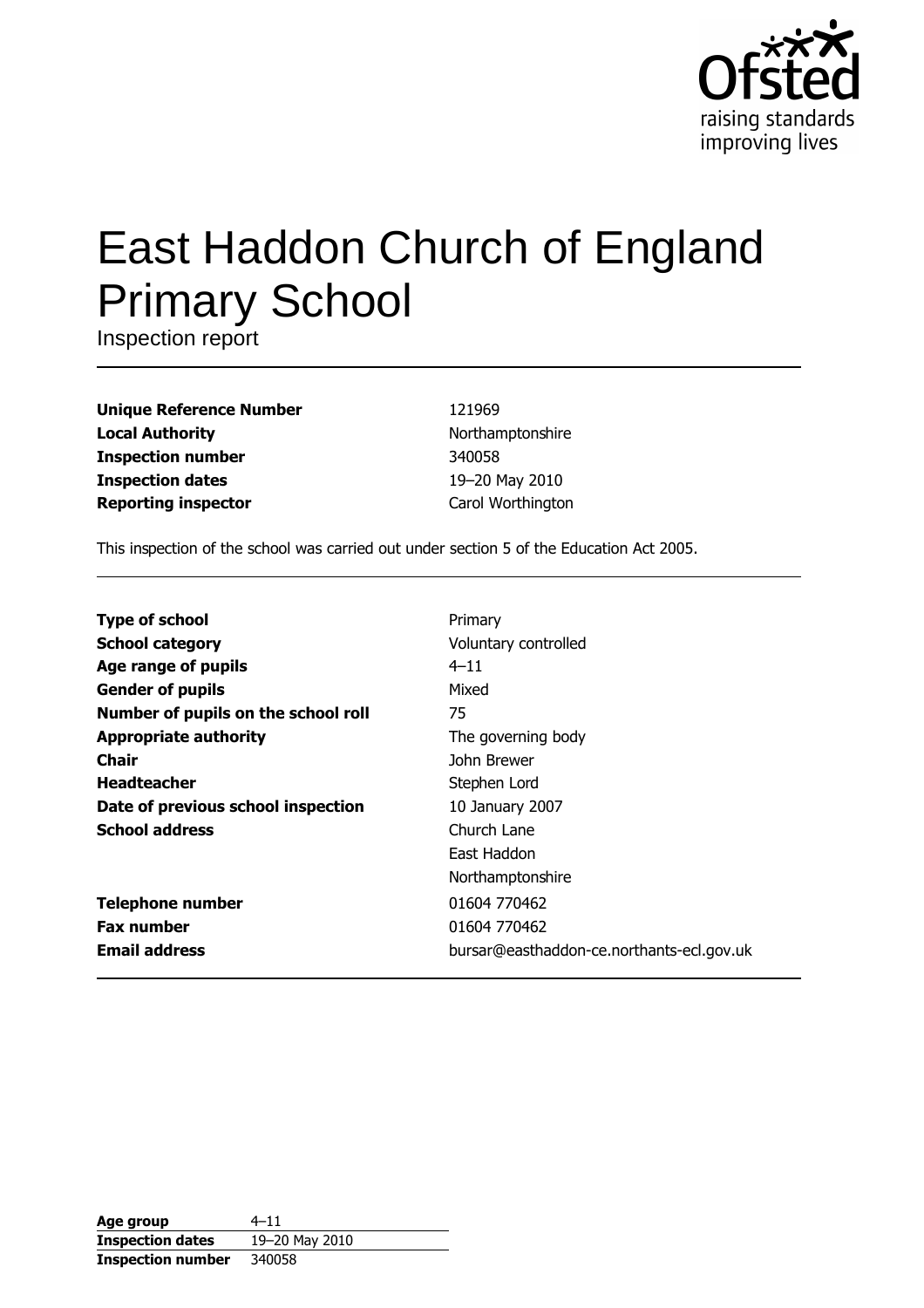The Office for Standards in Education, Children's Services and Skills (Ofsted) regulates and inspects to achieve excellence in the care of children and young people, and in education and skills for learners of all ages. It regulates and inspects childcare and children's social care, and inspects the Children and Family Court Advisory Support Service (Cafcass), schools, colleges, initial teacher training, work-based learning and skills training, adult and community learning, and education and training in prisons and other secure establishments. It rates council children's services, and inspects services for looked after children, safequarding and child protection.

Further copies of this report are obtainable from the school. Under the Education Act 2005, the school must provide a copy of this report free of charge to certain categories of people. A charge not exceeding the full cost of reproduction may be made for any other copies supplied.

If you would like a copy of this document in a different format, such as large print or Braille, please telephone 08456 404045, or email enquiries@ofsted.gov.uk.

You may copy all or parts of this document for non-commercial educational purposes, as long as you give details of the source and date of publication and do not alter the documentation in any way.

Royal Exchange Buildings St Ann's Square Manchester M2 7LA T: 08456 404045 Textphone: 0161 618 8524 E: enquiries@ofsted.gov.uk W: www.ofsted.gov.uk © Crown copyright 2010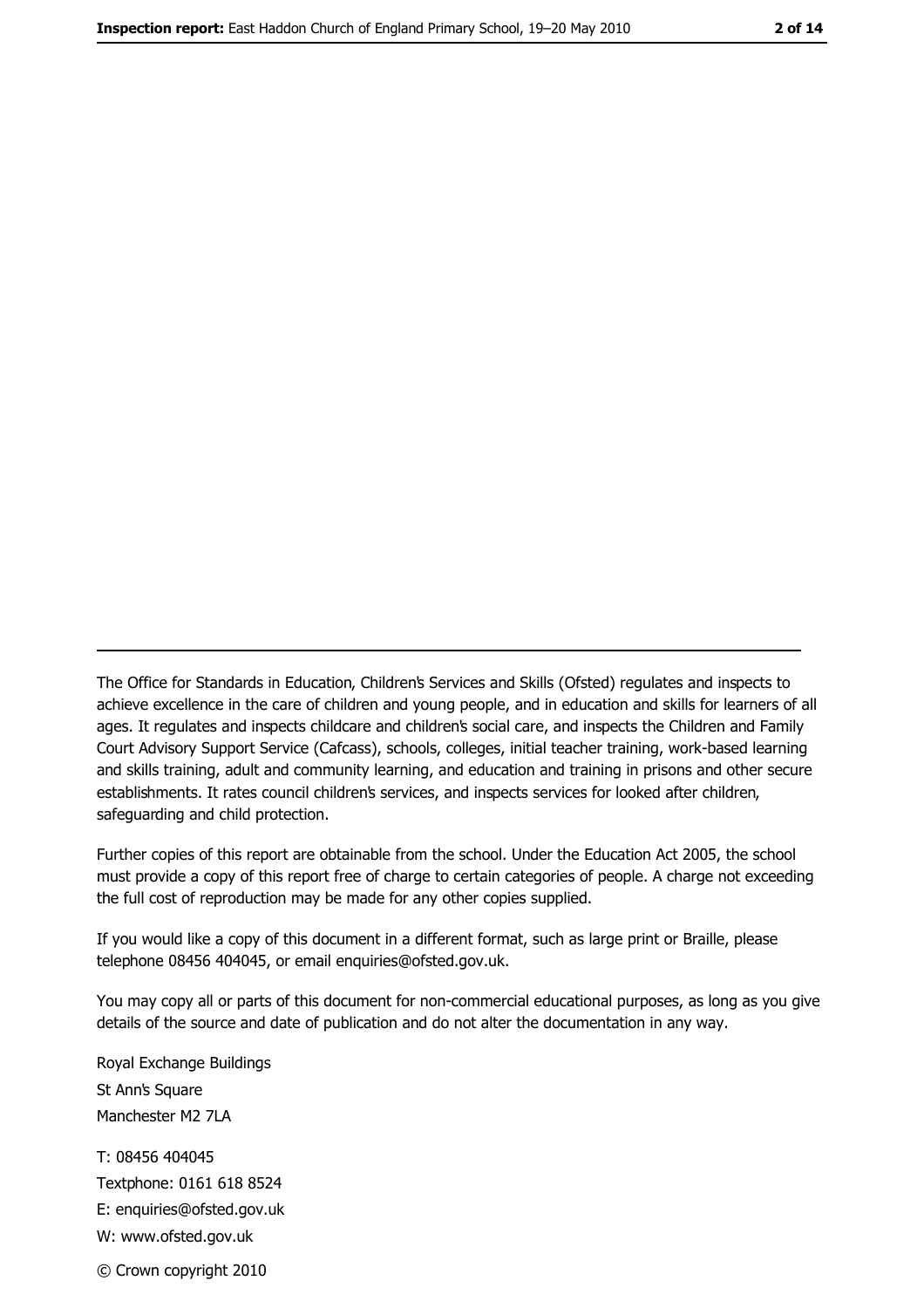# **Introduction**

This inspection was carried out by two additional inspectors, one of whom spent half a day inspecting safeguarding. Inspectors observed ten lessons; all five class teachers were seen at least once. Meetings were held with the headteacher, senior leaders, the Chair of the Governing Body, and a group of pupils. Many pupils and a few parents were informally spoken to. Inspectors observed the school's work, and looked at records of assessments of pupils' attainment, tracking of their progress and samples of their work in books. All safeguarding documents were scrutinised. Thirty five parents' and carers' questionnaire returns were analysed, together with those completed by all staff and a sample of Key Stage 2 pupils.

The inspection team reviewed many aspects of the school's work. It looked in detail at the following:

- whether the recent focus on science has improved pupils' attainment and progress  $\blacksquare$ to match their performance in English and mathematics
- how well pupils' information and communication technology (ICT) skills are  $\blacksquare$ developed through the curriculum
- confirm strengths in pupils' personal development identified by the school  $\blacksquare$
- how well the school prepares its pupils for life in multicultural Britain.  $\blacksquare$

## **Information about the school**

This is a smaller than average school in a rural setting. All pupils are of White British origin, with none from minority ethnic backgrounds. All speak English as their first language. The proportion of pupils with special educational needs and/or disabilities is much lower than in most schools. They all have moderate learning difficulties. The proportion of pupils known to be eligible for free school meals is well below average. There are three classes, all having mixed age groups; Years 4, 5 and 6, Years 2 and 3, and Reception with Year 1.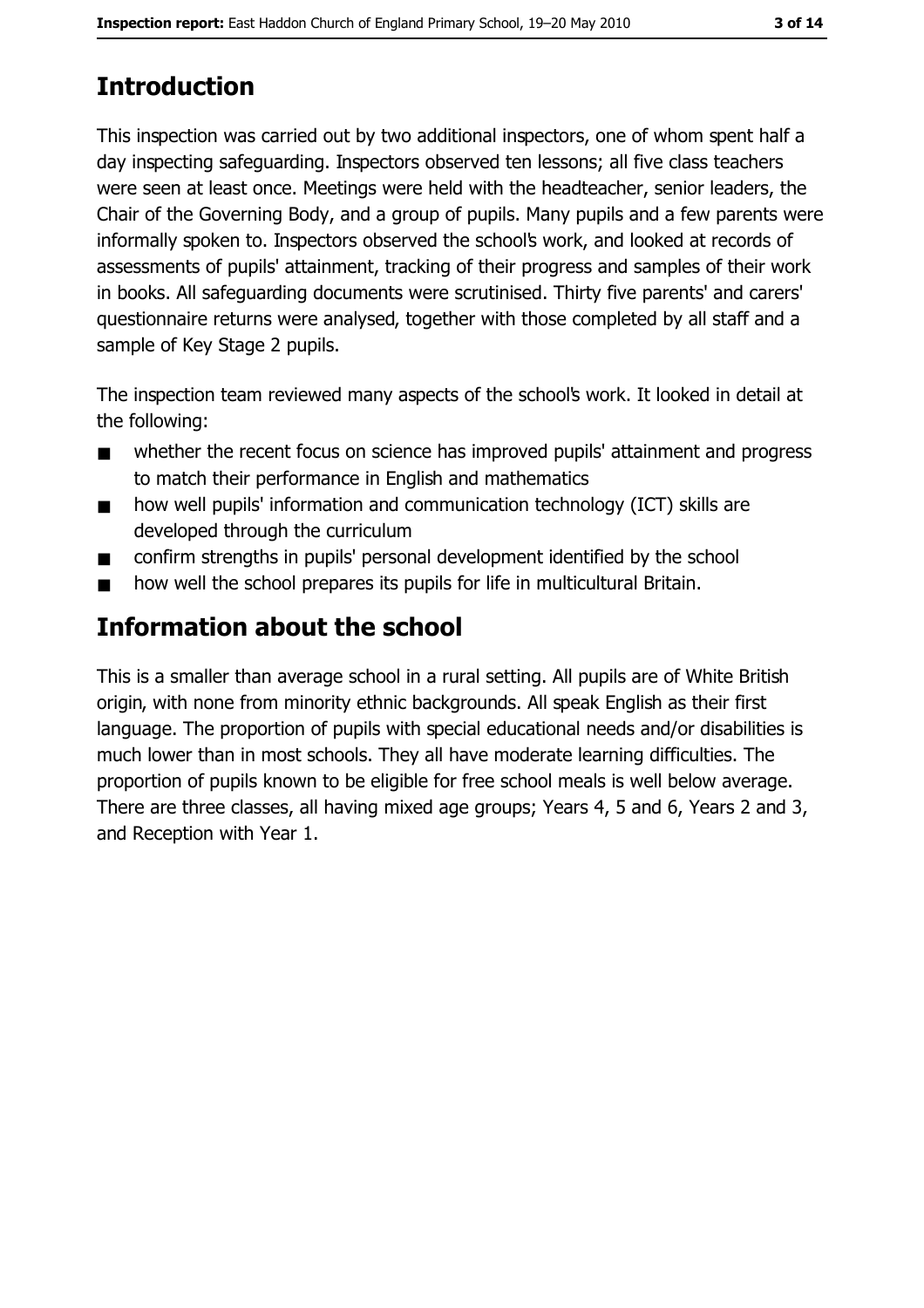## **Inspection judgements**

## Overall effectiveness: how good is the school?

#### The school's capacity for sustained improvement

### **Main findings**

This is a small school with a family atmosphere, where everyone is valued and given every opportunity to succeed. The headteacher is ambitious for the success of all pupils and has high expectations of their achievements in all aspects of school life. The whole staff shares in this ambition and works well together as a highly committed and motivated team. Pupils also come to school knowing they will be required to do their best. Their behaviour is excellent; they want to learn. This has a very positive impact on their achievements in every aspect of school life and prepares them well for the next stage in their education.

Pupils make good overall progress from their starting points and their attainment is always above, and often well above average by the time they move on to secondary education. Attainment in English is a particular strength. Pupils make excellent progress in English because of the excellent teaching they receive, particularly in developing their writing. Attainment in mathematics is also above average and getting closer to that of English. Attainment in science has not matched that of English or mathematics over the last three years, but there are signs of improvement in the current Year 6.

Pupils have frequent opportunities to develop their practical science skills, but there is less evidence of them developing independent lines of enguiry as a response to open-ended problem-solving. Children in the Early Years Foundation Stage attain particularly well in literacy and numeracy, but free play activities do not always stimulate curiosity and develop problem-solving. Pupils' ICT skills develop well throughout the school as a result of partnership with a local specialist college.

Excellent pastoral care is a very strong feature of the school. All pupils are well known individually to their teachers and know they can speak to any adult if they are worried. The school's Christian values are apparent throughout the school in the care and respect for individuals. This underpins pupils' excellent spiritual, moral, social and cultural development.

Pupils feel extremely safe and well cared for and their parents agree. All pupils, including those in the Early Years Foundation Stage, are members of the school forum. Their views have had a significant impact on provision, for example, in setting up playtime activities. Pupils enjoy using this, and the many after school sports activities, to help them keep fit and active. They are active in the school and local community, through strong links with the church. The school is well regarded in the village; it takes part in many traditional village events, for example, Maypole dancing and Remembrance Sunday. The school's own productions and church services attract large village audiences.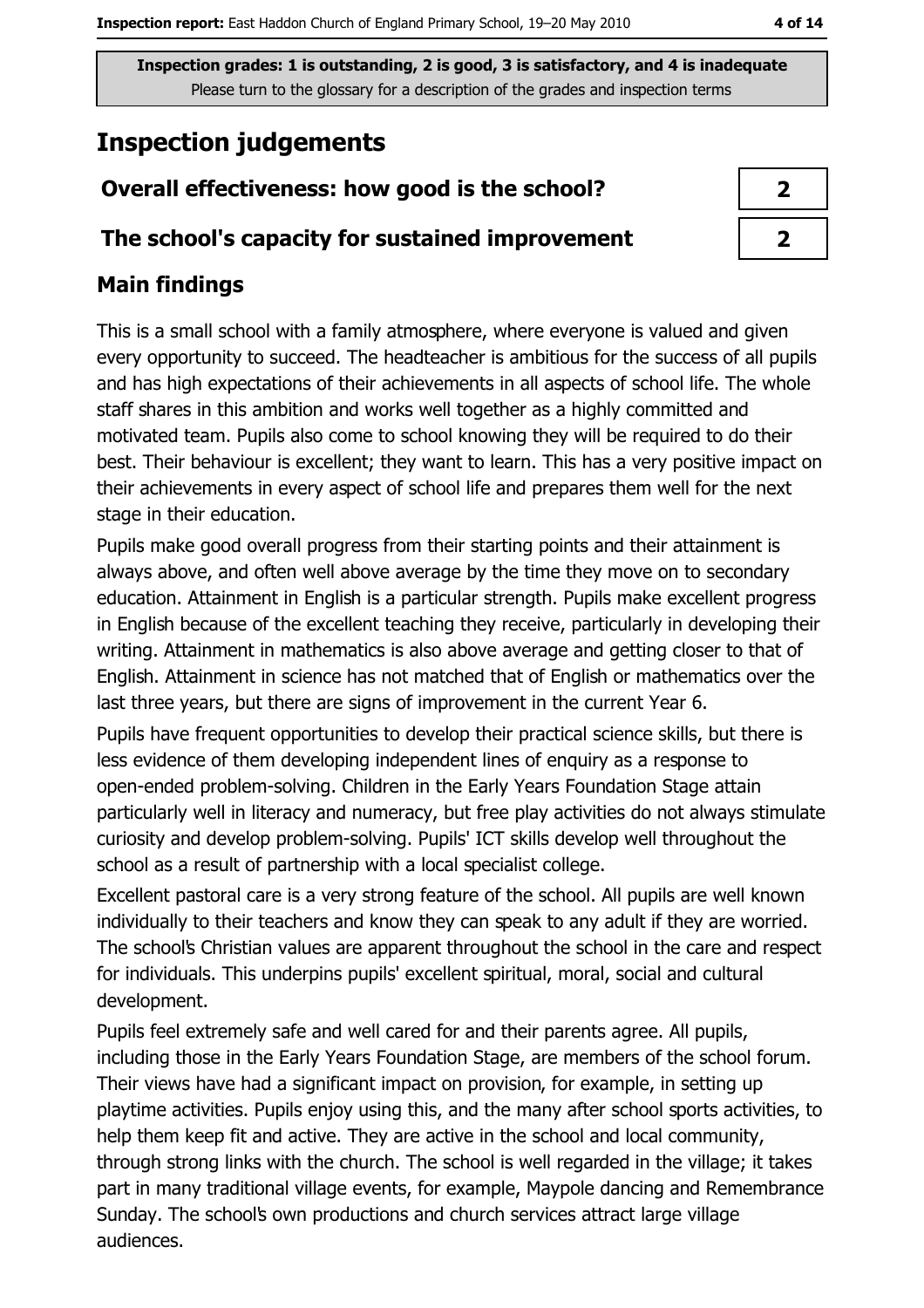Since its previous inspection, the school has made good improvements. School leaders have an accurate understanding of the school's strengths and areas for further development as a result of effective self-evaluation. They have fully addressed the issues for improvement relating to tracking pupils' progress and monitoring the curriculum. High standards in English have been maintained. Improvements to the building, and increased participation in partnerships, have enabled the curriculum to be widened. The school is now in a good position for further sustained improvements.

#### What does the school need to do to improve further?

- Improve attainment in mathematics, and particularly in science, to match that in  $\blacksquare$ English by:
	- providing more opportunities for pupils to develop scientific enquiry through problem-solving
	- focusing on developing numeracy as consistently as literacy in the wider curriculum.
- Improve provision in the Early Years Foundation Stage by:
	- providing means whereby children have free-flow access to a greater variety of  $\equiv$ outdoor activities in all weathers
	- making sure that independent play activities are more closely linked to progressive learning objectives that stimulate children's curiosity and promote problem-solving skills in all areas of the curriculum.

#### **Outcomes for individuals and groups of pupils**

Pupils' outstanding literacy skills are a very important feature of their learning. Their writing shows good use of their extensive vocabulary, gained through their wide reading. All their workbooks show a high quality of writing. Older pupils, particularly girls, show a high degree of flair and imagination when writing stories. Work in science shows that older pupils are able to undertake investigative work and use their excellent literacy and good numeracy skills to produce high quality reports on their work. During the inspection they made good progress in a teacher-directed practical session, but did not fully develop independent problem-solving skills. In mathematics, younger pupils developed their multiplication skills well through working out the costs of parties for their friends, and tackled writing a newspaper report on the great fire of London with enthusiasm, using exciting vocabulary. The very few pupils with special educational needs and/or disabilities tackle similar tasks with well planned guidance from teaching assistants.

Pupils enjoy their lessons because teachers consistently challenge them to do their best and give constant encouragement to improve, through individual targets on their written work. Their excellent behaviour enhances their learning and contributes to the harmonious atmosphere of the school. They enjoy the uplifting start to the day in assembly, where they sing enthusiastically and reflect on moral and spiritual matters. An

 $\overline{2}$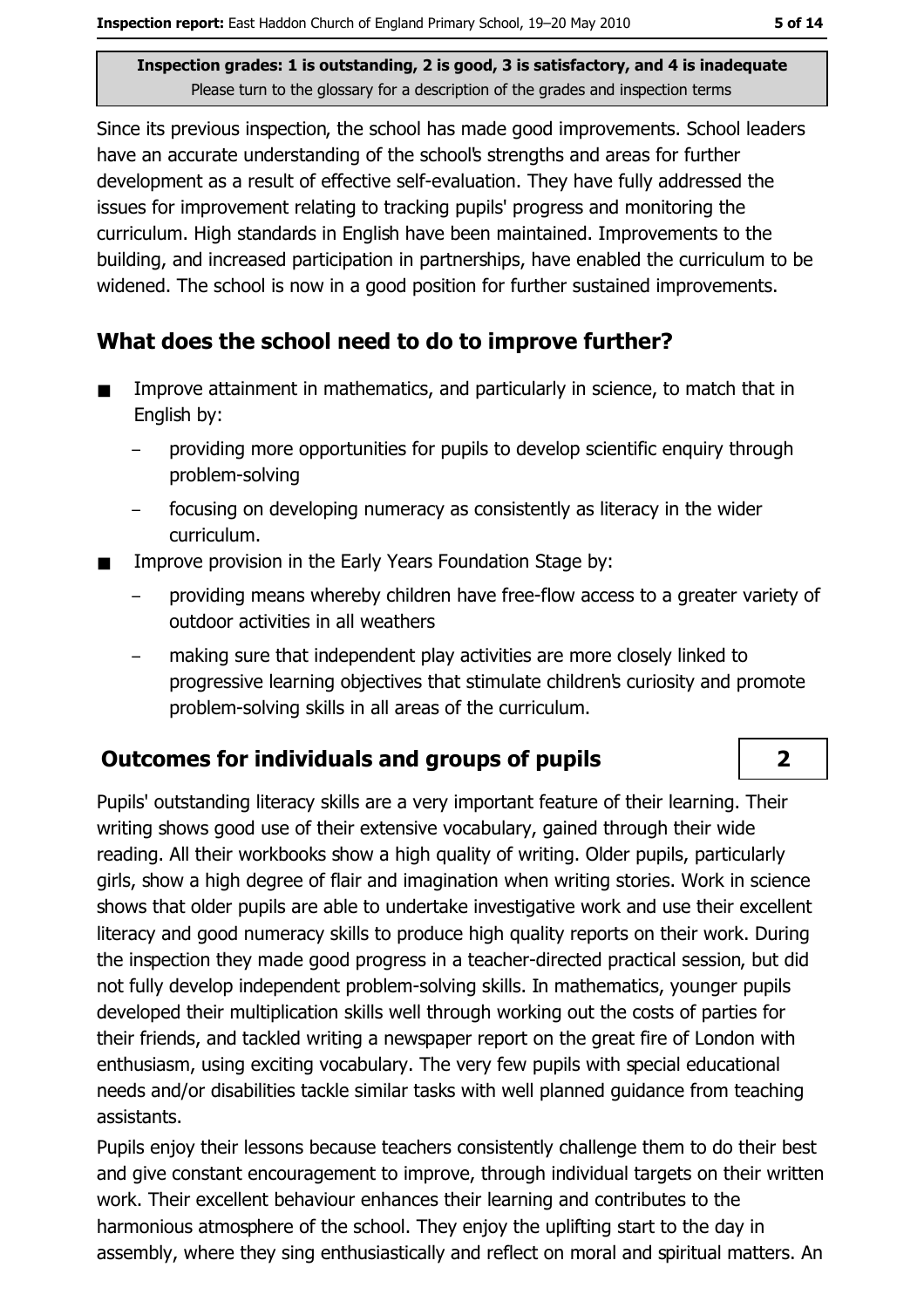example of the depth of their reflection is the moving animated film made by older pupils about the life of a local soldier killed in the first World War.

These are the grades for pupils' outcomes

| Pupils' achievement and the extent to which they enjoy their learning                                                     |               |
|---------------------------------------------------------------------------------------------------------------------------|---------------|
| Taking into account:<br>Pupils' attainment <sup>1</sup>                                                                   | 2             |
| The quality of pupils' learning and their progress                                                                        | 2             |
| The quality of learning for pupils with special educational needs and/or<br>disabilities and their progress               | $\mathcal{P}$ |
| The extent to which pupils feel safe                                                                                      |               |
| <b>Pupils' behaviour</b>                                                                                                  |               |
| The extent to which pupils adopt healthy lifestyles                                                                       |               |
| The extent to which pupils contribute to the school and wider community                                                   |               |
| The extent to which pupils develop workplace and other skills that will<br>contribute to their future economic well-being |               |
| Taking into account:<br>Pupils' attendance <sup>1</sup>                                                                   | $\mathcal{P}$ |
| The extent of pupils' spiritual, moral, social and cultural development                                                   |               |

#### How effective is the provision?

Teaching and learning are good throughout the school. The headteacher's excellent teaching of English is a standard which all teachers aspire to. Teachers all have high expectations of their pupils. Lessons are well thought-out and based on teachers' good knowledge of their pupils' prior attainment, which is thoroughly assessed. The standard of marking is good, and excellent in English, where teachers provide verv detailed feedback and clear quidance on what pupils need to do to improve. High standards of presentation, accuracy of grammar and spelling are taken into account for every piece of work. Teaching assistants are effectively used to support small, focused groups. Teachers' expertise in science is improving since the appointment of a specialist.

The curriculum is broad and balanced and carefully matched to the age and ability range in every class. The school's excellent partnerships with other schools and organisations enrich the curriculum in sport, art, music and ICT. Older pupils greatly enjoy the

The grades for attainment and attendance are: 1 is high; 2 is above average; 3 is broadly average; and 4 is low.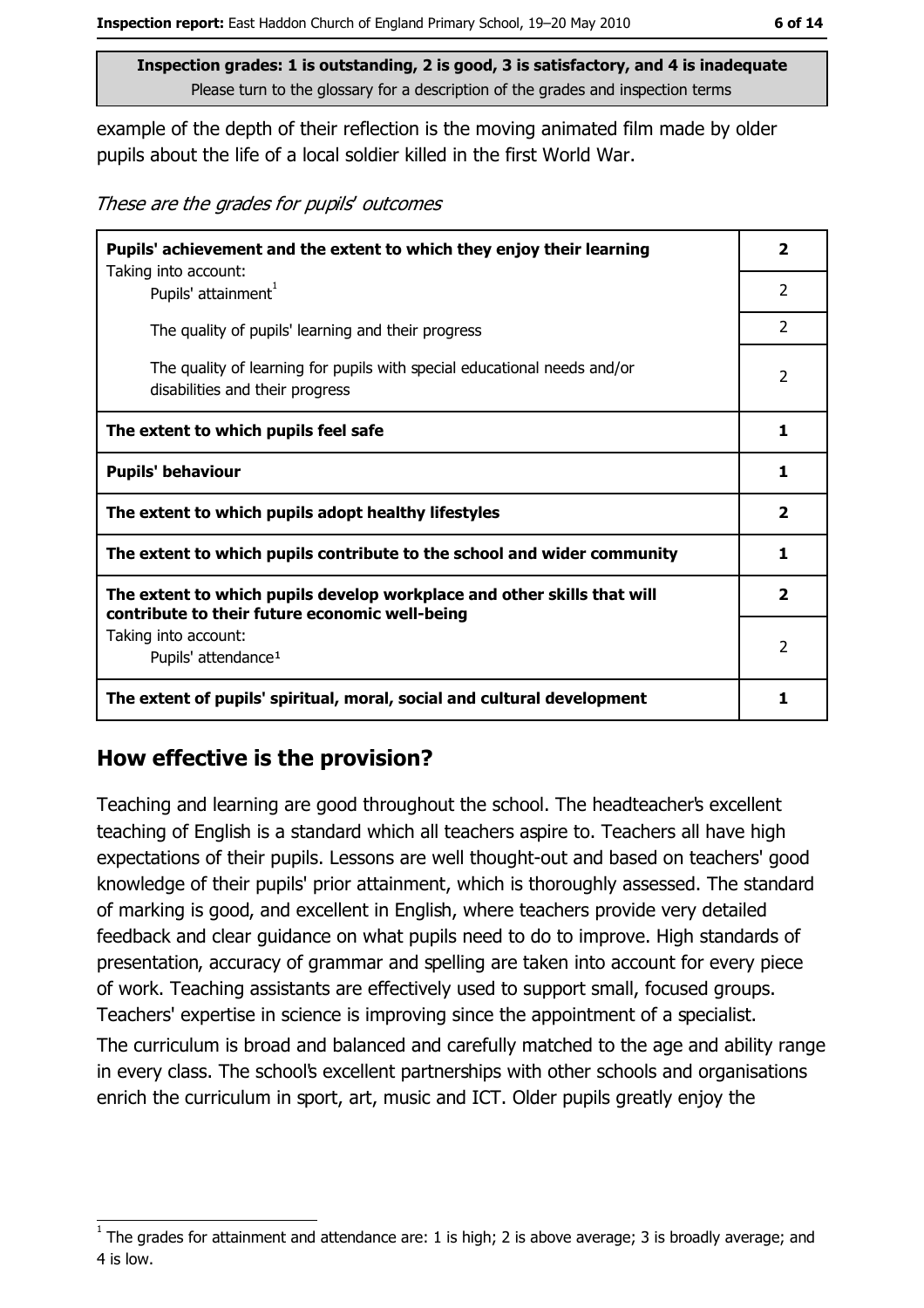residential week in Scarborough. Basic skills of literacy, numeracy and ICT and are developed well throughout the curriculum. The development of writing is excellent. In the Early Years Foundation Stage, there is scope for developing independent play activities further, particularly outdoors.

Excellent care, quidance and support make a strong contribution to pupils' personal development and well-being. There are warm and friendly relationships between pupils and all adults who work in the school. Carefully tailored individual provision for the few pupils with special educational needs and/or disabilities helps them to make good progress. On the rare occasions this is needed, the care given to children and families whose circumstances make them vulnerable is outstanding. Pupils receive exceptionally good guidance when starting school or leaving for secondary education.

These are the grades for the quality of provision

| The quality of teaching                                                                                    |  |
|------------------------------------------------------------------------------------------------------------|--|
| Taking into account:<br>The use of assessment to support learning                                          |  |
| The extent to which the curriculum meets pupils' needs, including, where<br>relevant, through partnerships |  |
| The effectiveness of care, guidance and support                                                            |  |

#### How effective are leadership and management?

The headteacher and staff form a cohesive team, dedicated to providing the pupils with the best education possible, given the accommodation and budgetary limits of a small school. The recent appointment of a staff member with responsibility for mathematics, science and ICT has enabled the headteacher to share the monitoring of subjects and this is resulting in a greater focus on improving science in particular.

Very challenging targets are set for all subjects and they are invariably exceeded for English and met for mathematics. The higher achievers in both key stages are set very high targets and invariably meet them. Their needs are also met through provision for gifted and talented pupils at the local secondary school. In planning, teachers make sure that pupils with barriers to learning also have equal opportunities to succeed, often making good use of teaching assistants to provide the right level of support to ensure they make good progress.

The headteacher effectively monitors pupils' learning by teaching alongside class teachers, thus regularly sharing his outstanding practice. The governing body is highly active in holding the school to account and knows the school's strengths and weaknesses well. The Chair of the Governing Body is proactive in extending the school's provision, for example, finding a coach for the highly regarded string ensemble.

Arrangements for safeguarding pupils are good. The school regularly updates its policies and procedures to take account of developing technologies, such as the internet. Parents and children's views are regularly taken into account. All parents who responded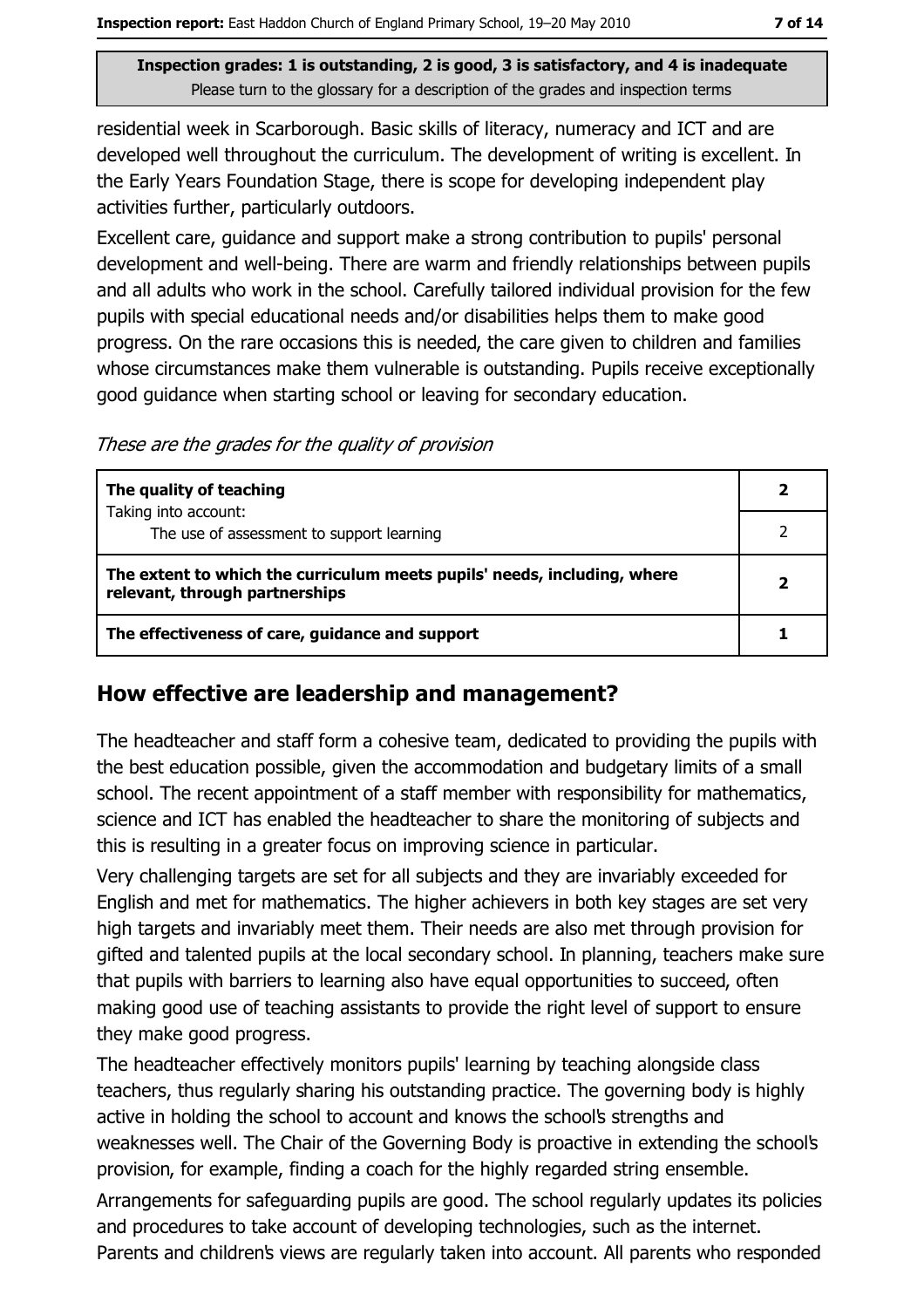to the questionnaire agree with their children that they are safe in school. The governing body effectively monitors safeguarding.

The school is a good, cohesive community. All adults and children demonstrate a strong sense of belonging and caring for each other. The school has strong links with the local community where it is very well regarded. Pupils receive wider experience of different cultures through the curriculum, visitors and residential visits. School leaders are actively seeking more ways to provide pupils with first-hand experience of people from other cultures and have established strong links with a community in Nepal.

These are the grades for leadership and management

| The effectiveness of leadership and management in embedding ambition and<br>driving improvement                                                                     | 2                       |
|---------------------------------------------------------------------------------------------------------------------------------------------------------------------|-------------------------|
| Taking into account:<br>The leadership and management of teaching and learning                                                                                      | 2                       |
| The effectiveness of the governing body in challenging and supporting the<br>school so that weaknesses are tackled decisively and statutory responsibilities<br>met | $\overline{\mathbf{2}}$ |
| The effectiveness of the school's engagement with parents and carers                                                                                                | 2                       |
| The effectiveness of partnerships in promoting learning and well-being                                                                                              | 1                       |
| The effectiveness with which the school promotes equality of opportunity and<br>tackles discrimination                                                              | 1                       |
| The effectiveness of safeguarding procedures                                                                                                                        | $\mathbf{2}$            |
| The effectiveness with which the school promotes community cohesion                                                                                                 | 2                       |
| The effectiveness with which the school deploys resources to achieve<br>value for money                                                                             | $\mathbf{2}$            |

#### **Early Years Foundation Stage**

Most children enter the Reception class with skills and abilities similar to those expected for their age. Consistently good teaching by all adults who work with the children ensures that they make good progress and thoroughly enjoy learning. By the time they enter Year 1, the majority have attained the early learning goals in most areas of learning.

Due to the importance the school places on the development of literacy, children's reading and writing skills improve rapidly through regular focused sessions. They reinforce them through spontaneous activities such as writing name badges for their animal puppets. Children are confident and happy in this secure and welcoming environment. They fully understand the class routines and take very little time to settle attentively on the carpet. Their good social skills enable them to initiate learning activities when playing in small groups together. During the inspection they enjoyed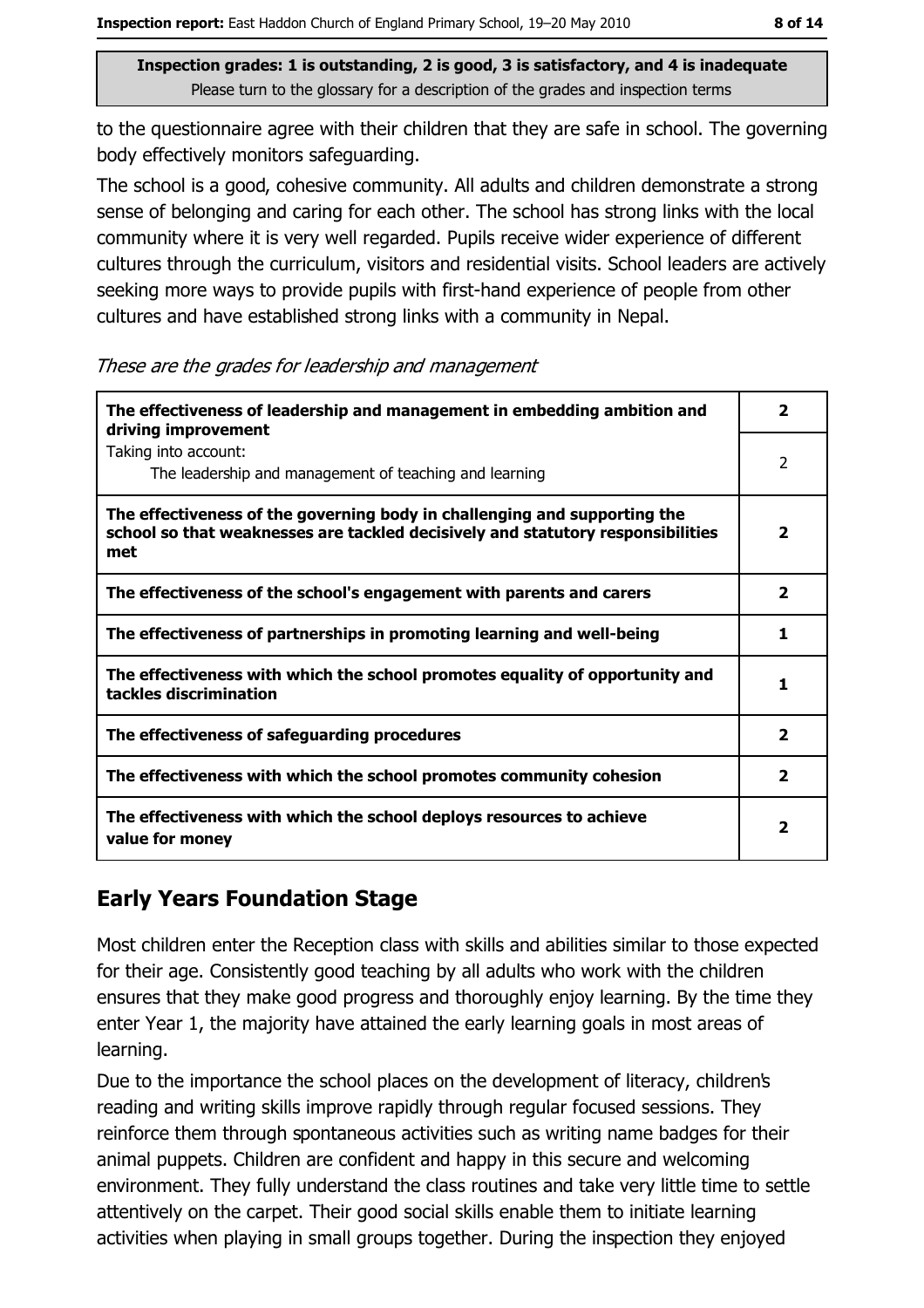making houses for their animal puppets.

The curriculum is planned well to include activities across all the areas of learning. There is a well-equipped learning environment indoors. The lack of a covered area immediately outside the main door prohibits free flow use of the outdoor area, where there is a limited range of free play activities. These are not always linked to specific learning objectives, or related to problem-solving. Good use is made of the interactive whiteboard to introduce stories and reinforce number bonds through a bingo game.

Good leadership ensures planning is thorough and assessment is used effectively to match adult-led activities to the range of children's abilities. The safety and care of all children has a very high profile. Good relationships with parents and carers extend children's learning into their homes.

These are the grades for the Early Years Foundation Stage

| <b>Overall effectiveness of the Early Years Foundation Stage</b>                             |   |
|----------------------------------------------------------------------------------------------|---|
| Taking into account:<br>Outcomes for children in the Early Years Foundation Stage            |   |
| The quality of provision in the Early Years Foundation Stage                                 |   |
| The effectiveness of leadership and management of the Early Years<br><b>Foundation Stage</b> | 2 |

#### **Views of parents and carers**

There was a higher than usual return of completed questionnaires from parents and carers, who expressed very positive views about the school. All who responded wrote that they are happy with their children's experience, feel their children are safe, helped to have a healthy lifestyle and are taught well. Many wrote praising the school for its values and the quality of education. One comment, 'East Haddon is a wonderful school at the heart of our community,' summed up the thoughts of many.

A few individual concerns were expressed, mainly about provision for pupils with special educational needs and/or disabilities, and information about progress. Inspectors found that pupils with special educational needs and/or disabilities are well supported. The school does as much as other schools to inform parents about their children's progress, and teachers are always available to discuss this individually.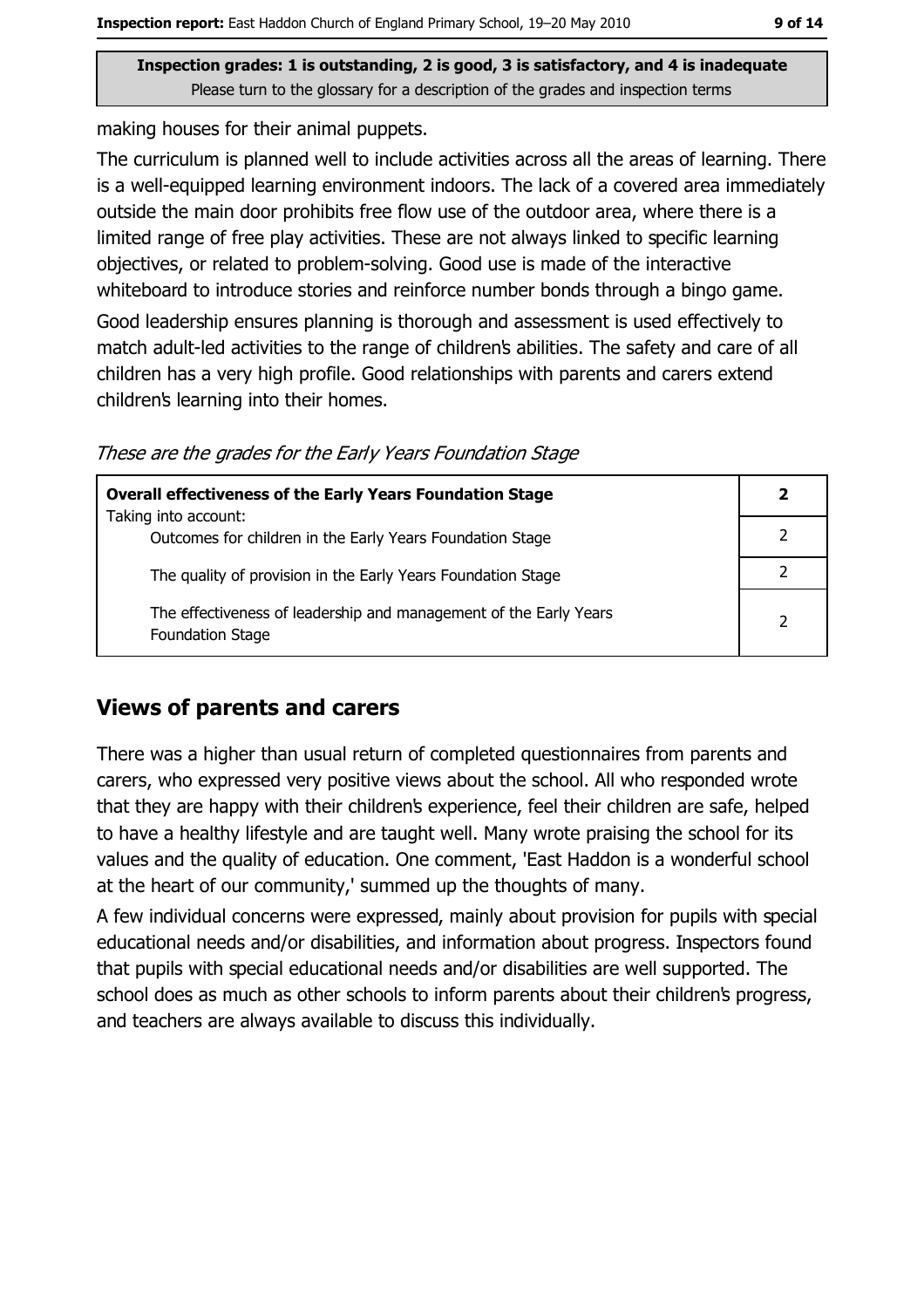#### Responses from parents and carers to Ofsted's questionnaire

Ofsted invited all the registered parents and carers of pupils registered at East Haddon Church of England Primary School to complete a questionnaire about their views of the school.

In the questionnaire, parents and carers were asked to record how strongly they agreed with 13 statements about the school. The inspection team received 35 completed questionnaires by the end of the on-site inspection. In total, there are 75 pupils registered at the school.

| <b>Statements</b>                                                                                                                                                                                                                                       | <b>Strongly</b><br><b>Agree</b> |               | <b>Agree</b> |               |                | <b>Disagree</b> |              | <b>Strongly</b><br>disagree |  |
|---------------------------------------------------------------------------------------------------------------------------------------------------------------------------------------------------------------------------------------------------------|---------------------------------|---------------|--------------|---------------|----------------|-----------------|--------------|-----------------------------|--|
|                                                                                                                                                                                                                                                         | <b>Total</b>                    | $\frac{0}{0}$ | <b>Total</b> | $\frac{0}{0}$ | <b>Total</b>   | $\frac{1}{2}$   | <b>Total</b> | $\frac{0}{0}$               |  |
| My child enjoys school                                                                                                                                                                                                                                  | 26                              | 74            | 8            | 23            | $\mathbf{0}$   | $\mathbf{0}$    | $\mathbf{0}$ | $\mathbf{0}$                |  |
| The school keeps my child<br>safe                                                                                                                                                                                                                       | 26                              | 74            | 9            | 26            | $\bf{0}$       | 0               | 0            | $\mathbf 0$                 |  |
| The school informs me<br>about my child's progress                                                                                                                                                                                                      | 10                              | 29            | 22           | 63            | $\mathbf{1}$   | 3               | 0            | 0                           |  |
| My child is making enough<br>progress at this school                                                                                                                                                                                                    | 21                              | 60            | 12           | 34            | $\mathbf{1}$   | 3               | 1            | 3                           |  |
| The teaching is good at this<br>school                                                                                                                                                                                                                  | 25                              | 71            | 10           | 29            | $\mathbf 0$    | 0               | 0            | $\mathbf 0$                 |  |
| The school helps me to<br>support my child's learning                                                                                                                                                                                                   | 14                              | 40            | 19           | 54            | $\mathbf{1}$   | 3               | 1            | 3                           |  |
| The school helps my child to<br>have a healthy lifestyle                                                                                                                                                                                                | 15                              | 43            | 20           | 57            | 0              | 0               | 0            | $\mathbf 0$                 |  |
| The school makes sure that<br>my child is well prepared for<br>the future (for example<br>changing year group,<br>changing school, and for<br>children who are finishing<br>school, entering further or<br>higher education, or<br>entering employment) | 16                              | 46            | 17           | 49            | $\mathbf 0$    | 0               | $\mathbf 0$  | $\mathbf 0$                 |  |
| The school meets my child's<br>particular needs                                                                                                                                                                                                         | 21                              | 60            | 12           | 34            | $\mathbf{1}$   | 3               | 0            | $\mathbf 0$                 |  |
| The school deals effectively<br>with unacceptable behaviour                                                                                                                                                                                             | 19                              | 54            | 14           | 40            | $\mathbf{1}$   | 3               | 0            | $\boldsymbol{0}$            |  |
| The school takes account of<br>my suggestions and<br>concerns                                                                                                                                                                                           | 15                              | 43            | 17           | 49            | $\overline{2}$ | 6               | 0            | $\boldsymbol{0}$            |  |
| The school is led and<br>managed effectively                                                                                                                                                                                                            | 24                              | 69            | 10           | 29            | $\mathbf 0$    | 0               | $\mathbf 0$  | $\mathbf 0$                 |  |
| Overall, I am happy with my<br>child's experience at this<br>school                                                                                                                                                                                     | 27                              | 77            | 8            | 23            | $\mathbf 0$    | 0               | $\mathbf 0$  | $\mathbf 0$                 |  |

The table above summarises the responses that parents and carers made to each statement. The percentages indicate the proportion of parents and carers giving that response out of the total number of completed questionnaires. Where one or more parents and carers chose not to answer a particular question, the percentages will not add up to 100%.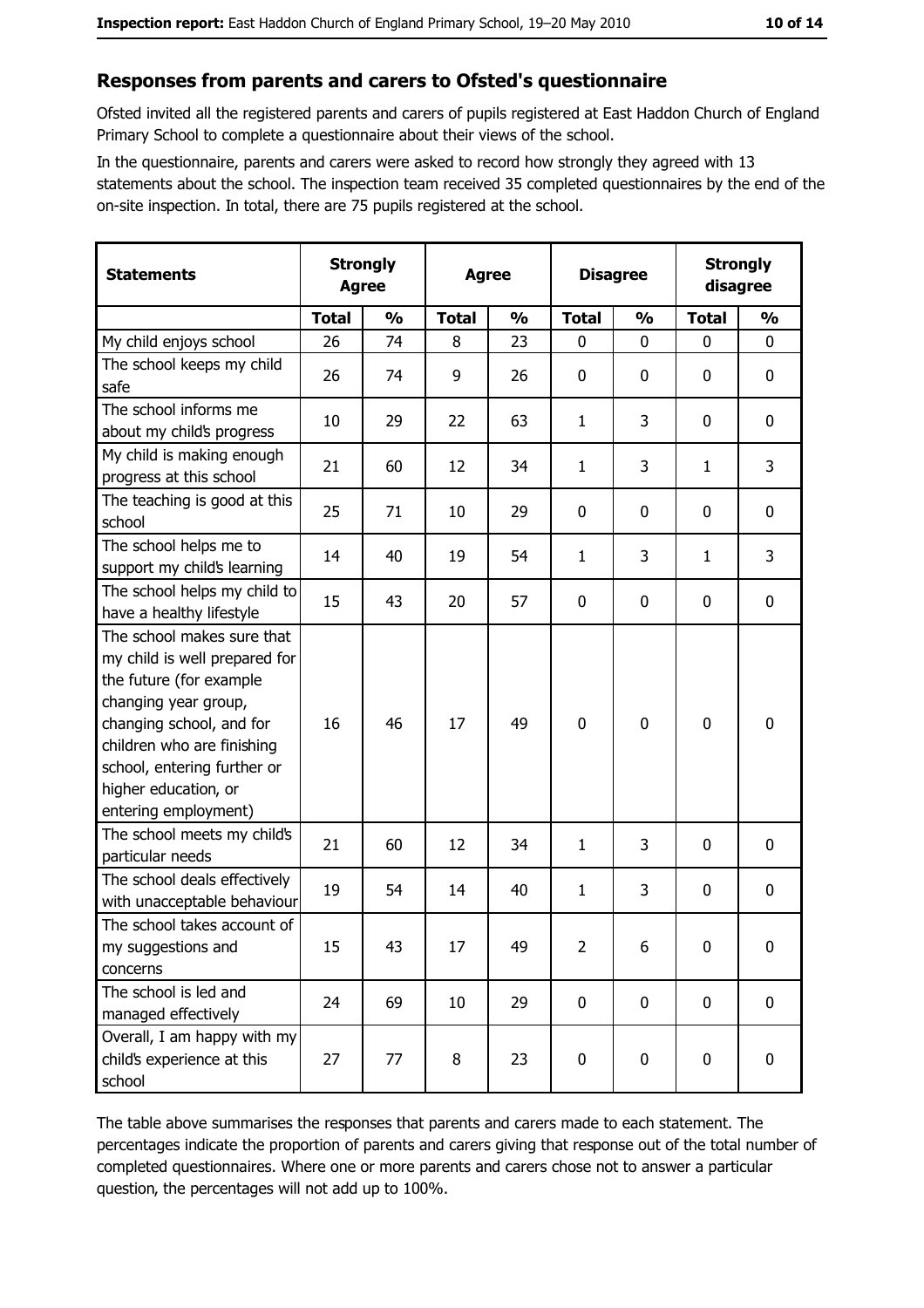## **Glossary**

| <b>Grade</b> | <b>Judgement</b> | <b>Description</b>                                                                                                                                                                                                               |
|--------------|------------------|----------------------------------------------------------------------------------------------------------------------------------------------------------------------------------------------------------------------------------|
| Grade 1      | Outstanding      | These features are highly effective. An oustanding<br>school provides exceptionally well for its pupils' needs.                                                                                                                  |
| Grade 2      | Good             | These are very positive features of a school. A school<br>that is good is serving its pupils well.                                                                                                                               |
| Grade 3      | Satisfactory     | These features are of reasonable quality. A satisfactory<br>school is providing adequately for its pupils.                                                                                                                       |
| Grade 4      | Inadequate       | These features are not of an acceptable standard. An<br>inadequate school needs to make significant<br>improvement in order to meet the needs of its pupils.<br>Ofsted inspectors will make further visits until it<br>improves. |

#### What inspection judgements mean

#### **Overall effectiveness of schools**

|                       | Overall effectiveness judgement (percentage of<br>schools) |      |                     |                   |
|-----------------------|------------------------------------------------------------|------|---------------------|-------------------|
| <b>Type of school</b> | <b>Outstanding</b>                                         | Good | <b>Satisfactory</b> | <b>Inadequate</b> |
| Nursery schools       | 51                                                         | 45   | 0                   | 4                 |
| Primary schools       | 6                                                          | 41   | 42                  | 10                |
| Secondary schools     | 8                                                          | 34   | 44                  | 14                |
| Sixth forms           | 10                                                         | 37   | 50                  | 3                 |
| Special schools       | 32                                                         | 38   | 25                  | 5                 |
| Pupil referral units  | 12                                                         | 43   | 31                  | 14                |
| All schools           | 9                                                          | 40   | 40                  | 10                |

New school inspection arrangements were introduced on 1 September 2009. This means that inspectors now make some additional judgements that were not made previously.

The data in the table above is for the period 1 September to 31 December 2009 and is the most recently published data available (see www.ofsted.gov.uk). Please note that the sample of schools inspected during the autumn term 2009 was not representative of all schools nationally, as weaker schools are inspected more frequently than good or outstanding schools.

Percentages are rounded and do not always add exactly to 100. Secondary school figures include those that have sixth forms, and sixth form figures include only the data specifically for sixth form inspection judgements.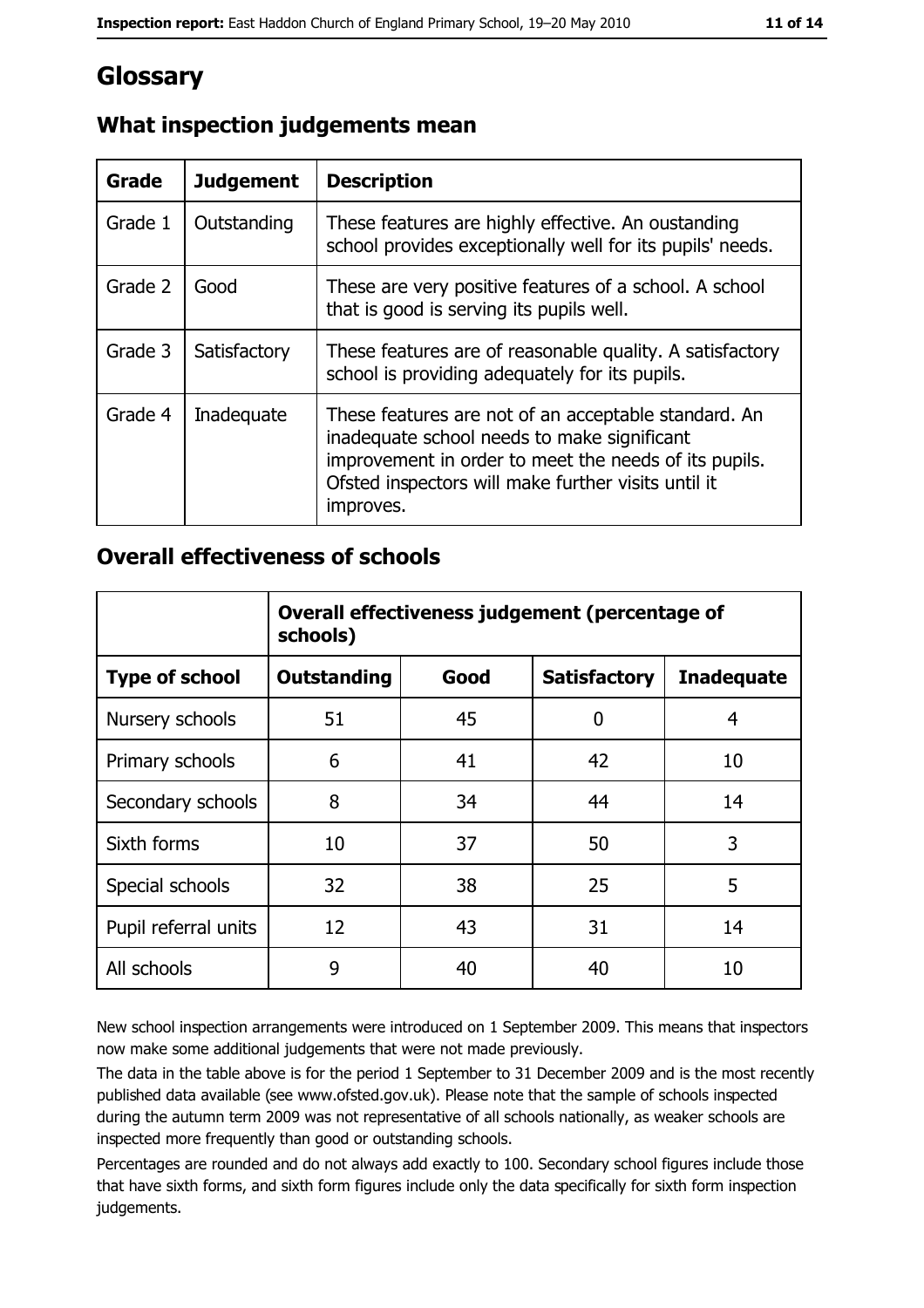## **Common terminology used by inspectors**

| Achievement:                  | the progress and success of a pupil in<br>their learning, development or training.                                                                                                                                                                                                                           |
|-------------------------------|--------------------------------------------------------------------------------------------------------------------------------------------------------------------------------------------------------------------------------------------------------------------------------------------------------------|
| Attainment:                   | the standard of the pupils' work shown by<br>test and examination results and in<br>lessons.                                                                                                                                                                                                                 |
| Capacity to improve:          | the proven ability of the school to<br>continue improving. Inspectors base this<br>judgement on what the school has<br>accomplished so far and on the quality of<br>its systems to maintain improvement.                                                                                                     |
| Leadership and management:    | the contribution of all the staff with<br>responsibilities, not just the headteacher,<br>to identifying priorities, directing and<br>motivating staff and running the school.                                                                                                                                |
| Learning:                     | how well pupils acquire knowledge,<br>develop their understanding, learn and<br>practise skills and are developing their<br>competence as learners.                                                                                                                                                          |
| <b>Overall effectiveness:</b> | inspectors form a judgement on a school's<br>overall effectiveness based on the findings<br>from their inspection of the school. The<br>following judgements, in particular,<br>influence what the overall effectiveness<br>judgement will be.                                                               |
|                               | The school's capacity for sustained<br>improvement.<br>Outcomes for individuals and groups<br>of pupils.<br>The quality of teaching.<br>The extent to which the curriculum<br>meets pupil's needs, including where<br>relevant, through partnerships.<br>The effectiveness of care, guidance<br>and support. |
| Progress:                     | the rate at which pupils are learning in<br>lessons and over longer periods of time. It<br>is often measured by comparing the<br>pupils' attainment at the end of a key<br>stage with their attainment when they<br>started.                                                                                 |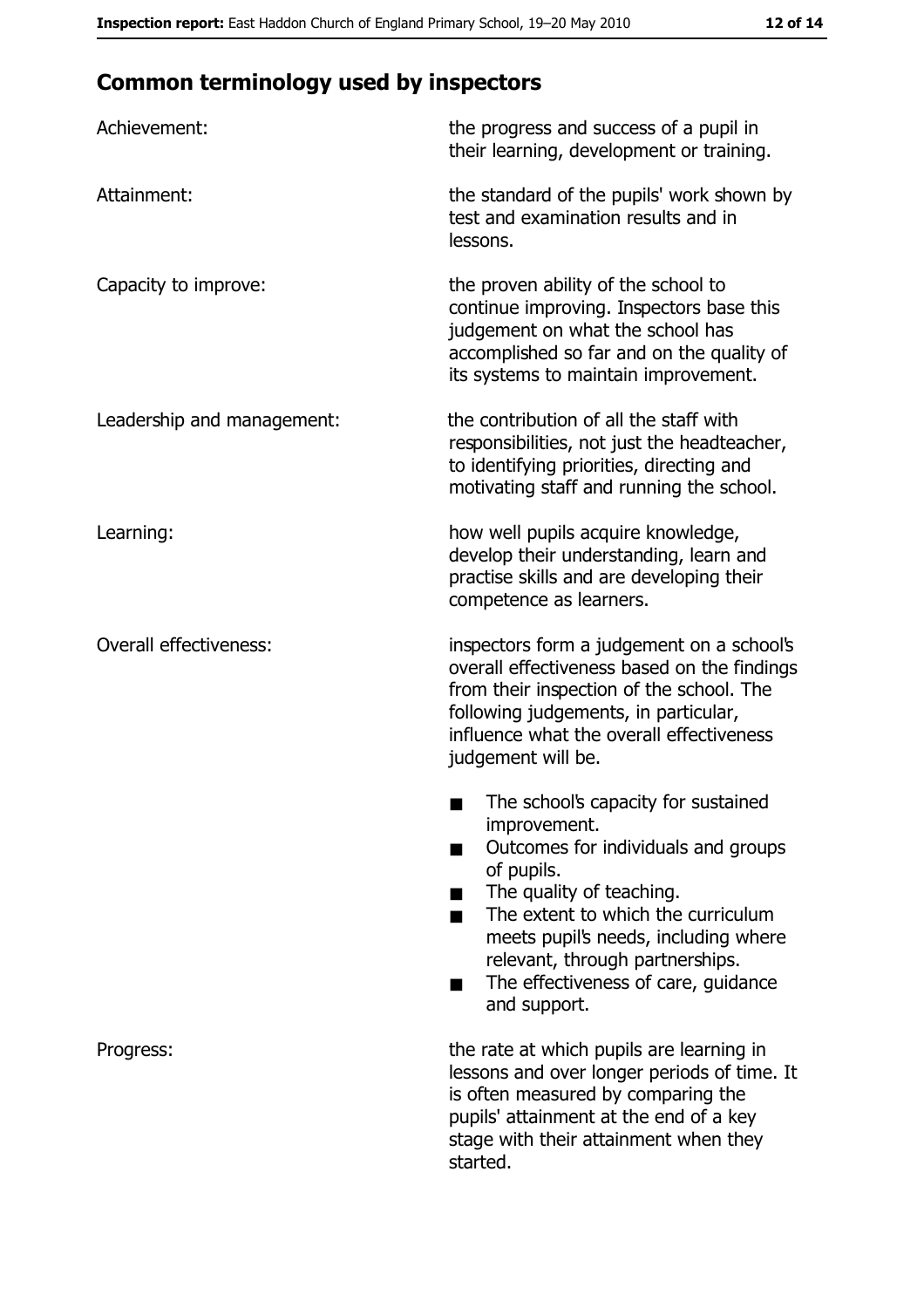This letter is provided for the school, parents and carers to share with their children. It describes Ofsted's main findings from the inspection of their school.



#### 21 May 2010

Dear Pupils

Inspection of East Haddon Church of England Primary School, East Haddon, NN6 8DB Thank you very much for being so helpful to my colleague and me during our visit. We agree that yours is a good school, and here are some of the reasons.

Your headteacher and governing body run the school well. Teaching is good so you enjoy your lessons and work hard. You do well, particularly in reading and writing, which helps you succeed in other subjects and prepares you well for work at secondary school. You behave really well, and come to school wanting to learn, and this helps you make the most of your school days.

All the adults take good care of you and in turn, you take care of those younger than you. You can always talk to someone if you are worried. You learn how to keep yourself safe and have definite opinions about safety on the school site and many other aspects of your education, which you express through the school forum.

You have good links with the local community and church. You seemed particularly to enjoy the uplifting start to the day in assembly and to take the moral themes to heart. All the adults in your school want it to be even better. To make this happen I have asked them to do the following things.

To help you improve your good achievement in science and mathematics, so that it matches your excellent achievement in English

To make sure that children in Reception get more opportunities to develop their curiosity and problem-solving skills through play, particularly outdoors

You can all help by continuing to work hard. I wish you well in the future.

Yours sincerely

Carol Worthington

Lead inspector